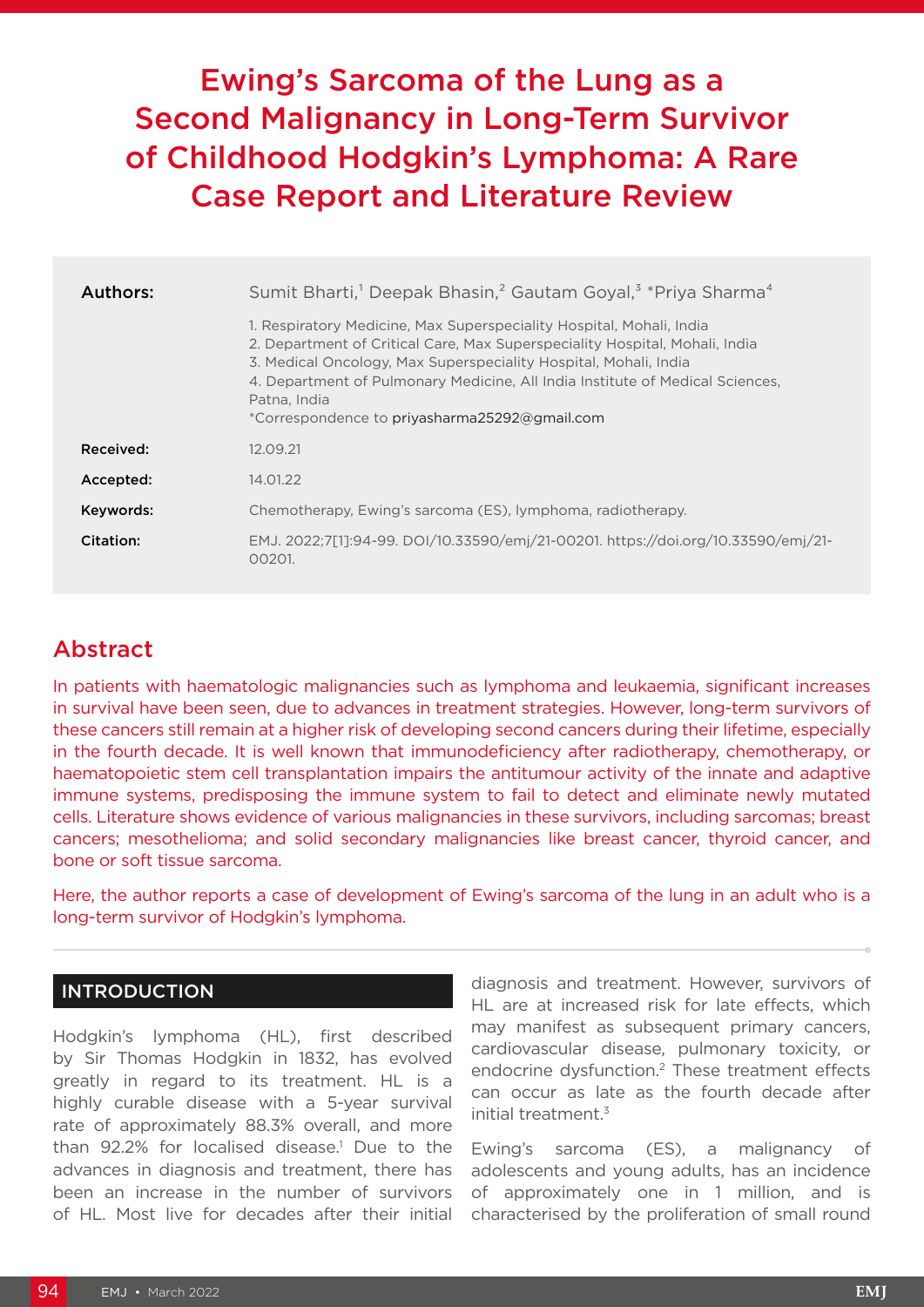cells, expression of cluster of differentiation (CD) 99 in a characteristic membranous pattern, and non-random chromosomal translocations between the *EWS* gene on chromosome 22q12 and an *ETS* (E26 transformation-specific) family gene.<sup>4</sup> It is the second most commonly occurring sarcoma, arising from bone or soft tissue in children. Few case studies have been published on ES occurring secondary to cancer therapy, including multimodal therapy for haematologic malignancies.<sup>5</sup>

Here, the author reports a case of development of ES of the lung in an adult who is a long-term survivor of childhood HL.

#### CASE REPORT

A 28-year-old male non-smoker was admitted with complaints of recurrent haemoptysis and right side diffuse, dull aching chest pain. They had a known case of HL diagnosed at the age of 13 years, for which he received six chemotherapy cycles of adriamycin, bleomycin, vincristine, and doxorubicin, and no radiotherapy. The patient was kept under follow-up. On further evaluation, the patient also gave a history of recurrent cold and cough associated with occasional dyspnoea since childhood. The patient had no history of recent fever, weight loss, or loss of appetite. Chest X-ray posteroanterior view was suggestive of right middle lobe collapse (Figure 1A). Lung function showed severe obstruction with significant reversibility. An empirical diagnosis of uncontrolled bronchial asthma was made. The patient was further evaluated for allergic bronchopulmonary aspergillosis. Serum total IgE (940 IU) and specific IgE (0.34 IU) against *Aspergillus fumigatus* were raised. Allergic bronchopulmonary aspergillosis antifungals (voriconazole and caspofungin), oral corticosteroids, and inhaler therapy were prescribed. However, during follow-up, the patient continued to have haemoptysis, and repeat chest X-rays showed complete collapse of the right lung (Figure 1B). CT pulmonary



#### Figure 1: Chest X-ray of a patient with uncontrolled bronchial asthma, who had been diagnosed Hodgkin's lymphoma.

A) Chest X-ray at time of presentation showing right middle lobe collapse. B) Follow-up chest X-ray showing complete collapse of right middle side with mediastinal shift on same side.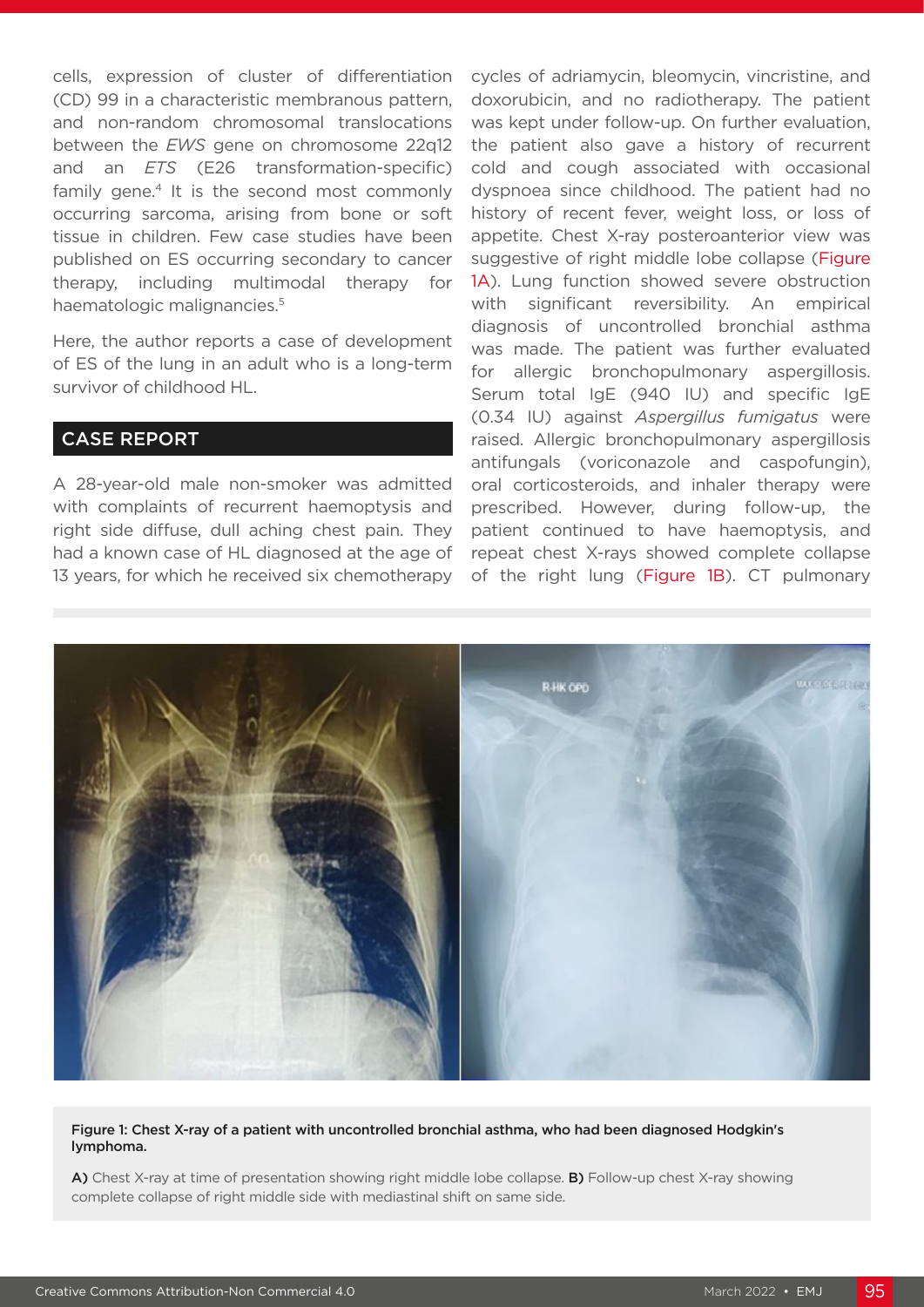

Figure 2: Mediastinal window of chest CT showing lobulated soft tissue density in the right hilar lesion.

angiogram was suggestive of a fairly-defined, poorly-enhanced lobulated soft tissue density in the right hilar lesion encasing the right bronchus and pulmonary artery, and causing narrowing of the right upper and middle lobe bronchi, and complete occlusion of lower bronchus with multiple patchy ground-glass opacities, likely to be right lower lobe complete collapse with alveolar haemorrhages (Figure 2).

The patient underwent fiberoptic bronchoscopy, which showed an intraluminal mass causing complete obliteration of the right main bronchus up to the carina. Bronchoalveolar lavage for malignant cells was inconclusive. Endobronchial biopsy showed infiltration of sheet of polygonal/round tumour cells in respiratory epithelium submucosa, with tumour cells having scant cytoplasm, a high nucleocytoplasmic ratio, and coarse chromatin with inconspicuous eosinophilic nucleoli. Endobronchial ultrasound-guided transbronchial needle aspiration showed singly scattered and clusters of markedly pleomorphic tumour cells with coarse chromatin, conspicuous nucleoli,

and a scant-to-moderate amount of cytoplasm, which was positive for malignant cells (Figure 3A). On immunohistochemistry, it was positive for vimentin and CD99. They showed nuclear transducing-like enhancement of split expression and *FLT-1* positivity, and were negative for cytokeratin 7, cytokeratin 5/6, epithelial membrane antigen, leukocyte common antigen, PO, thyroidspecific transcription factor-1, synaptophysin, chromogranin, CD138, S-100, con, CD30, CD3, CD34, smooth muscle actin, and desmin. The Ki-67 proliferative index was approximately 10%, favouring a diagnosis of malignant round cell tumour, likely to be primitive neuroectodermal tumour. Further, in cytogenetics, fluorescence *in situ* hybridisation for *EWSR1* (22q12.2) gene rearrangement was positive in 68% of tumour cells (Figure 3B), whereas there was no evidence of translocation (X;18)(p11.2;q11.2)/*SS18* gene rearrangement (Figure 3C). A diagnosis of ES of the lung was made, and the patient planned for chemotherapy. However, the patient defaulted for further evaluation, and received alternative medicine for a period. The patient again presented with persistent cough and dyspnoea,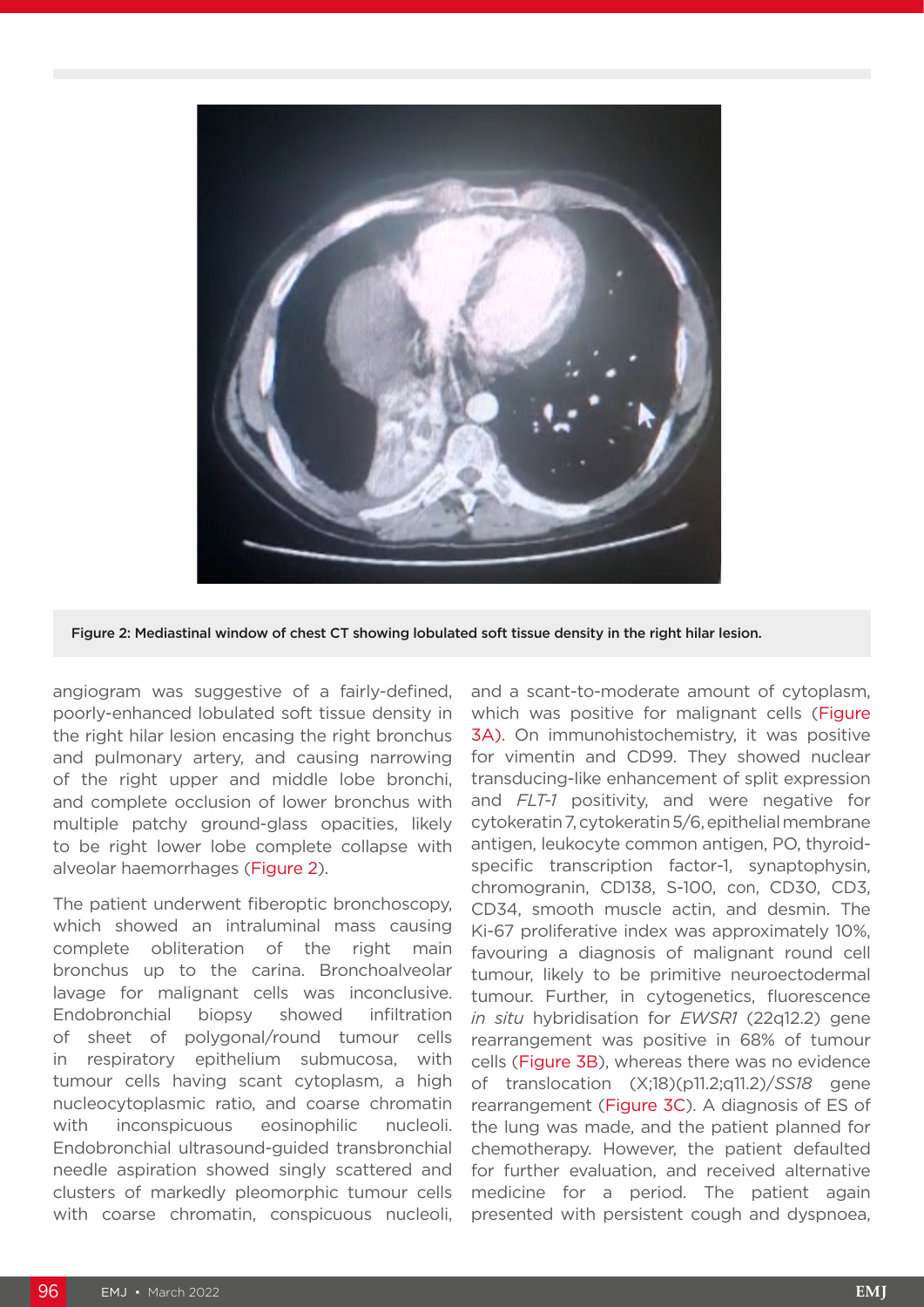

#### Figure 3: A series of tests leading to the diagnosis of Ewing's sarcoma of the lung.

A) Histopathology of EBUS-TBNA sample. B) FISH showing positive tumour cell for *EWSRI* gene rearrangement. C) Showing no evidence of translocation *SS18* gene rearrangement.

EBUS-TBNA: endobronchial ultrasound-guided transbronchial needle aspiration; FISH: fluorescence *in situ* hybridisation.

requiring intensive care unit admission. A PET-CT scan showed an ill-defined heterogeneously hypermetabolic pulmonary mass arising from the right lung field, with associated hypermetabolic collapse. Presence of hypermetabolic pleural, pulmonary, lymphatic, and skeletal metastasis was also seen, confirming diagnosis of Stage IV ES. Bone marrow aspiration and biopsy were performed as a staging workup, which showed trilineage haematopoiesis with normocellular marrow.

The patient was then treated with a regimen of vincristine, adriamycin, and cyclophosphamide (VAC). The patient had a symptomatic response to the first cycle of VAC, so another cycle was repeated. After the second cycle, the regimen was changed because the patient had already received 420 mg/m2 of adriamycin (300 mg in six cycles of adriamycin, bleomycin, vincristine, and doxorubicin given during HL treatment, and 120 mg in two cycles of VAC). A new regimen containing vincristine, ifosfamide, and etoposide was given for two cycles, followed by two further cycles of irinotecan and temozolomide. The patient tolerated this therapy well; however, repeat PET-CT scans showed disease progression, with an increase in the size and metabolic activity of the primary and metastatic lesions, and with development of new nodal and soft tissue metastasis.

The patient was then treated with three cycles of the next line of chemotherapy, gemcitabine and docetaxel, but the disease progressed both radiologically and clinically. The patient was advised to undergo palliative radiotherapy in view of the recurrent cough and breathing difficulty, but refused to undergo radiotherapy, and was lost to follow-up.

#### **DISCUSSION**

There has been a significant increase in the survival of patients with haematologic malignancies as a result of advances in treatment strategies, including those for indolent and aggressive forms of lymphoma and leukaemia.<sup>6,7,</sup> Long-term survivors of these cancers still remain at a higher risk of developing second cancer during their lifetime because of multifactorial causes.

#### Risk Factors Responsible for Second Cancer

There are numerous risk factors, such as age at treatment,<sup>8</sup> sex, phenotype of the first cancer, treatment modalities, radiation dose,<sup>9</sup> and chemotherapy $10,11$  of the first cancer. Several treatment modalities for newly diagnosed malignancies have been implicated as risk factors for second malignancy, including various chemotherapeutic agents, radiotherapy, targeted therapy with monoclonal antibodies, and stem cell transplantation. Treatments are decided according to the phenotype, the line of differentiation, biological markers, and extent of the disease. Patients who received radiation therapy for first cancer are more prone to develop sarcomas, breast cancers, and mesothelioma compared with people who did not receive it.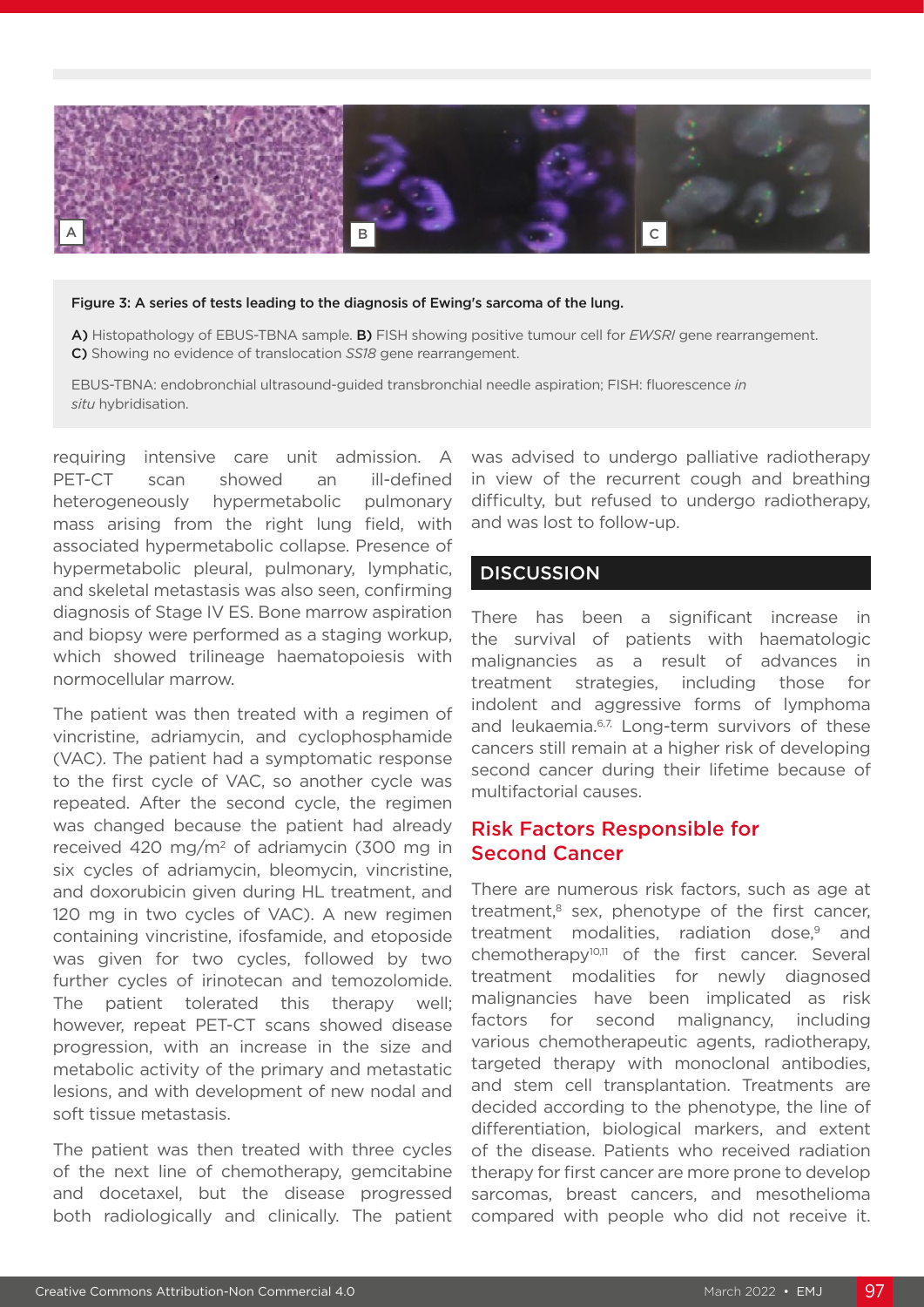The most frequently observed solid secondary malignancies are breast cancer, thyroid cancer, and bone or soft tissue sarcomas.12 With extended follow-up of cohorts of young survivors of HL, increased risks of common adult carcinomas, including colorectal, lung, and gastric types, have emerged, and these cancers are being diagnosed at younger ages than observed in the general population.13

The use of treatment regimens based on a reduction in the field and dose of radiotherapy and alkylating chemotherapy has been introduced in order to reduce rates of long-term complications, while maintaining a high cure rate. Despite such modifications, a recent study from the Netherlands showed that this has not affected the risk of second cancers in individuals with HL $<sup>3</sup>$  Applebaum et al.<sup>14</sup> found that 12.1% of</sup> patients developed ES at the site of irradiation for the initial cancer.

#### **Pathogenesis**

It is well known that immunodeficiency after radiotherapy, chemotherapy, or haematopoietic stem cell transplantation impairs the antitumour activity of the innate and adaptive immune systems.<sup>11</sup> This predisposes the immune system to fail to detect and eliminate newly mutated cells carrying the ES translocation, allowing for the initiation of secondary ES.

The pathogenesis of ES is strongly linked to the presence of a translocation between the *EWSR1* gene and *ETS* gene family members. In 80% of cases, the partner gene is *FLI1*, with translocation (11;22)(q24;q12) leading to *EWS–FLI1*. 15 ES involves the expression of a germline predisposition syndrome, accounting for the strong predilection of ES to occur in young patients, similar to other genetically linked tumours.

### Histology

Histologically, the tumour consists of a proliferation of small round cells with scanty and clear cytoplasm, round to oval nuclei, finely granular chromatin, and inconspicuous nucleoli. It is periodic acid–Schiff-positive due to the presence of cytoplasmic glycogen. Histologic differential diagnoses include small cell carcinoma, malignant lymphoma, alveolar rhabdomyosarcoma, and neuroblastoma. Tumours have a strong reactivity to CD99/MIC-2 and vimentin. In some cases, they may be positive for markers of neural differentiation, such as S100, neuron-specific enolase, and cytokeratins (in 20% of cases). Demonstration of translocation (11;22)(q24;q12) by fluorescence *in situ* hybridisation and/or reverse transcription-PCR is used to support the diagnosis.<sup>16</sup>

### Treatment Options

There are only a few reports on ES as a secondary malignancy in the literature, mostly comprising single case reports or short series describing ES following treatment for unrelated tumours. As such, there are no defined guidelines or directions for managing such situations; hence, more experience is needed. The treatment of ES is aggressive, with the most effective approach being surgical resection with combination chemotherapy and/or high-dose radiation therapy. Prognosis is mainly related to the ability to achieve disease-free surgical margins, and the extent of anatomical spread to surrounding structures such as bone, pleura, and the epidural space.<sup>17,18</sup> The standard first-line treatment for patients with these tumours has been based on five drugs mainly included vincristine, doxorubicin, cyclophosphamide, ifosfamide, and etoposide. Pazopanib efficacy in pulmonary ES was reported, but it is not considered a standard therapy.<sup>19</sup>

## **CONCLUSION**

The author has described an extremely rare case of pulmonary ES in a case of treated HL. Though rare, it should be considered in the differential diagnosis of patients with a history of HL. It is important for physicians and oncologists to follow-up patients with HL in the long term for accurate monitoring and quantification of the associated risks of second cancers and other late effects.